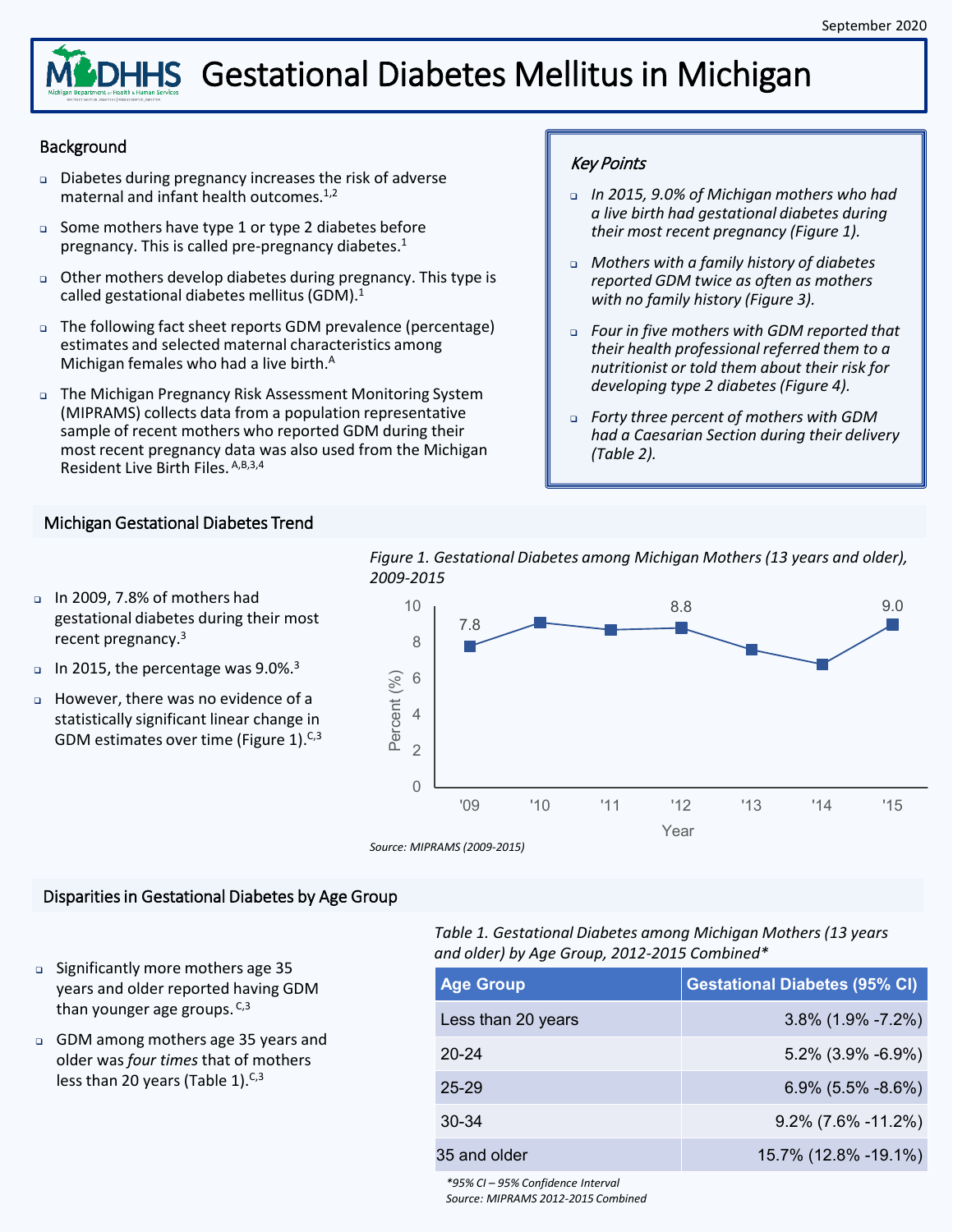#### Disparities in Gestational Diabetes by Selected Characteristics

- Between 2012 and 2015, 8.0% of Michigan mothers had GDM during their most recent pregnancy.<sup>C,3</sup>
- Significantly more mothers who graduated from high school or had a GED had GDM compared to mothers who had some college or graduated from college. $C<sub>5</sub>3$
- Significantly more mothers using public insurance had GDM compared to mothers using private insurance (Figure 2).  $C<sub>3</sub>$



*Figure 2. Gestational Diabetes among Michigan Mothers (13 years and older) by Selected Characteristics, 2012-2015 Combined\*,+*

*\*95% Confidence Interval; NH - non-Hispanic; Other – American Indian/Alaska Native, Asian/Pacific Islander, Hispanic/Latina, and Other/Multiracial Ethnic Groups; HS – High School; Private – Commercial Insurance: Public – Government-Assisted Insurance; +p = 0.05 (See notes C) Source: MIPRAMS 2012-2015 Combined*

- □ Mothers who were obese before pregnancy reported GDM more than twice as often as mother of normal weight.<sup>C,3</sup>
- $\Box$  Mothers with hypertension (HTN) before pregnancy reported GDM nearly twice as often as mothers with no HTN. C,3
- $\Box$  Mothers with a family history of diabetes reported GDM twice as often as mothers with no family history (Figure 3). C,3





*\*95% Confidence Interval; HTN – Hypertension Source: MIPRAMS 2012-2015 Combined*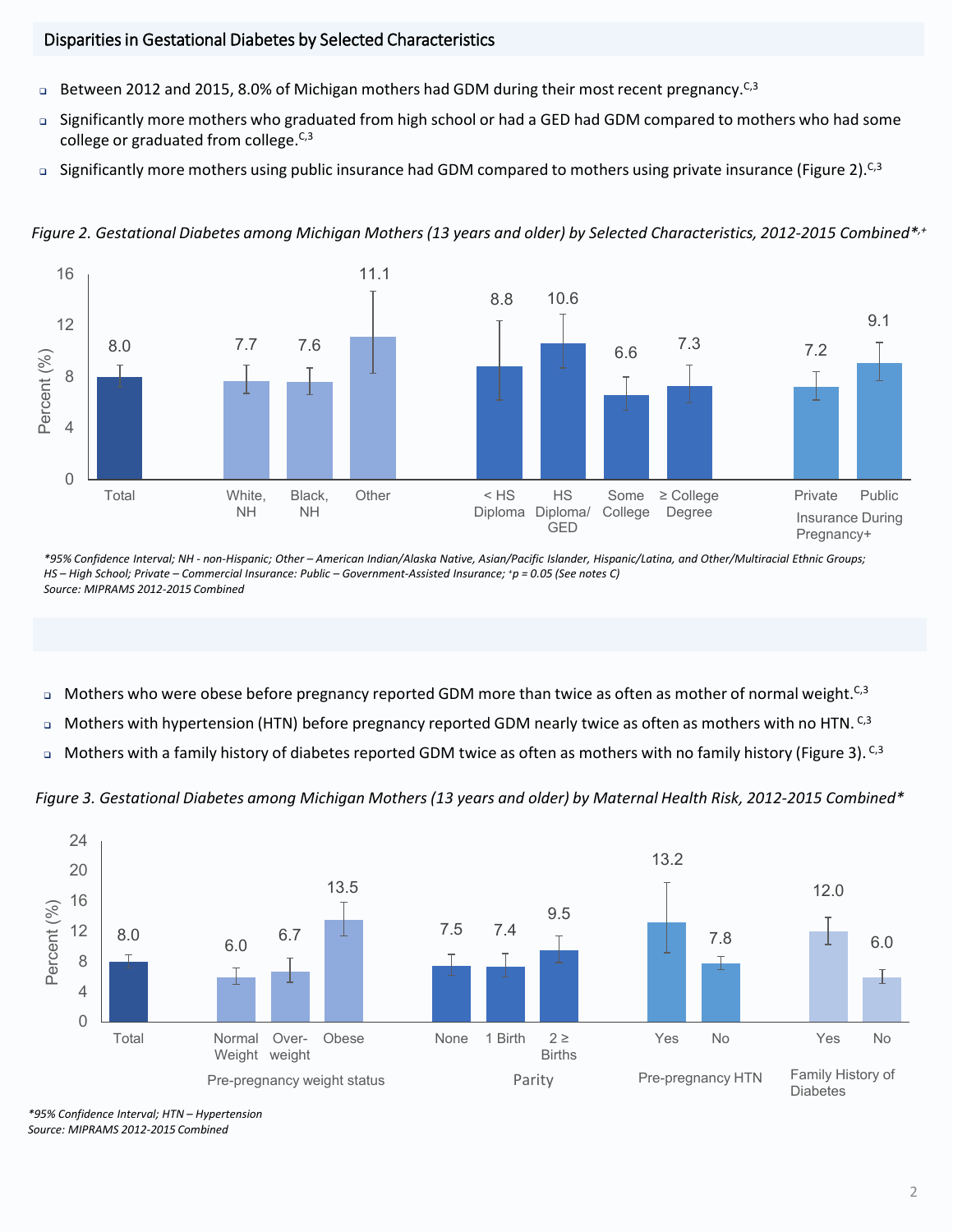#### Pre-Natal Care Recommendations by Health Provider to Mothers with Gestational Diabetes During Their Pregnancy

- During pregnancy:
	- $\Box$  More than four in five Michigan mothers with GDM reported being referred to a nutritionist.<sup>3</sup>
	- $\Box$  Four in five mothers with GDM reported being told about their risk for developing type 2 diabetes.<sup>3</sup>
	- □ Four in five mothers with GDM report being told about the importance of exercise and maintaining a healthy weight.<sup>3</sup>
	- $\alpha$  Two-thirds reported being told about breastfeeding their infant (Figure 4).<sup>3</sup>

*Figure 4. Pre-Natal Care Recommendations by Health Provider to Michigan Mothers with Gestational Diabetes (13 years and older) during Pregnancy, 2009-2015 Combined\**



*<sup>\*95%</sup> Confidence Interval Source: MIPRAMS 2009-2015 Combined*

#### Delivery Complication and Infant Outcomes

- Michigan mothers who had GDM during the most recent pregnancy had a higher prevalence of:
	- High birthweight infants compared to those without GDM.<sup>C,D,3,4</sup>
	- Caesarean section when compared to those without GDM.<sup>C,3,4</sup>
	- Infants who were in the neonatal care unit when compared to those without GDM (Table 2). $C,3,4$

*Table 2. Delivery Complications by Gestational Diabetes Status among Michigan Mothers (13 years and older), 2012-2015 Combined \*, \*\**

|                                 | <b>Mothers with GDM</b><br>(95% CI) | <b>Mothers without GDM</b><br>(95% CI) |
|---------------------------------|-------------------------------------|----------------------------------------|
| High Birthweight $\sqrt[6]{**}$ | 13.8% (10.0%-18.6%)                 | $9.1\%$ (8.1%-10.1%)                   |
| Caesarian Section**             | 43.8% (38.3%-49.5%)                 | 31.3% (29.8%-32.8%)                    |
| Infant Stay in NICU**           | 16.3% (12.8%-20.6)                  | 10.9% (10.1%-11.8%)                    |

*\*95% CI – 95% Confidence Interval*

*◊High Birthweight is defined as infants greater than 4,500 grams (See Note D) ; NICU – Neonatal Intensive Care Unit*

*Source: MIPRAMS 2012-2015*

- The odds of a mother with GDM having a high birthweight newborn was almost double the odds of a mother without GDM after accounting for other factors such as pre-pregnancy weight status, maternal race and age, and education.<sup>E</sup>
- GDM status was not the sole factor contributing to the likelihood of a mother having a Caesarean section nor a newborns' risk of a NICU stay.<sup>E</sup>